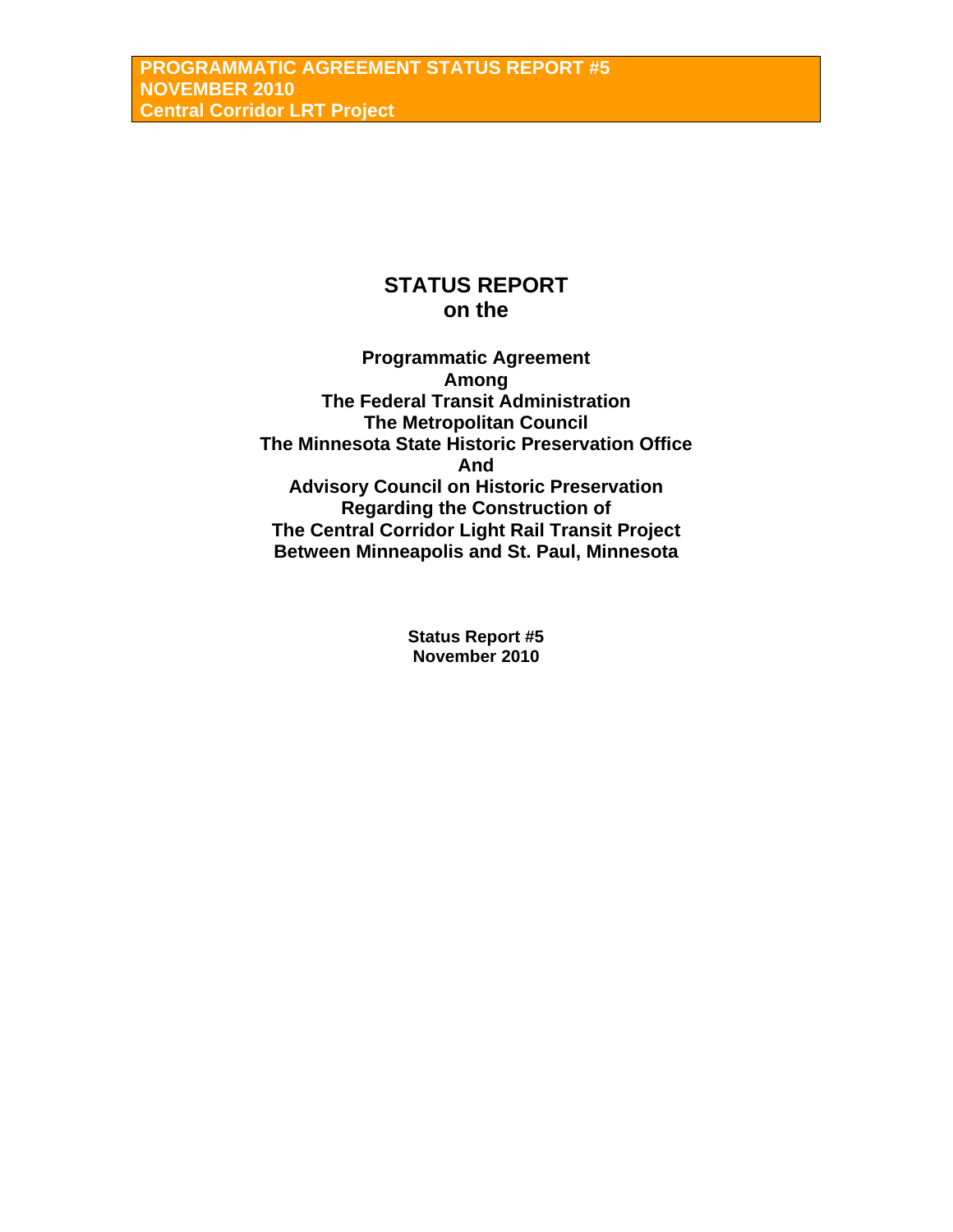## **INTRODUCTION**

The Central Corridor Light Rail Transit (LRT) project is an approximately 11-mile LRT line that will serve the Minneapolis and St. Paul downtown areas, as well as the University of Minnesota (U of M) and the State Capitol complex. In downtown Minneapolis, it will integrate with the Hiawatha LRT line. There will be 23 stations along the line, including five shared with the existing Hiawatha LRT and an operations and maintenance facility will be constructed as part of the project in downtown St. Paul.

This Status Report covers the period from August 1 to November 30, 2010.

# **STIPULATION I: PROJECT DESIGN DEVELOPMENT**

In August, the last set of CCLRT final design plans were sent to MnSHPO for review – final design plans for the Operations and Maintenance Facility in downtown St. Paul. These final design plans reflected the same conceptual façade design selected and reported in Status Report #4 for the CCLRT Programmatic Agreement (see Adverse Effects discussion). With submittal of this final set of final design plans, the obligations of Stipulation I of the Programmatic Agreement are complete.

## **STIPULATION II: DESIGN OF FUTURE STATIONS AT HAMLINE, VICTORIA AND WESTERN**

The obligations of Stipulation II of the CCLRT Programmatic Agreement are complete with submittal of the final design plans for the stations at Hamline Avenue, Victorian Street, and Western Avenue (reported in Status Report #3) and MnSHPO findings that the plans were consistent with the Secretary of Interior Standards (as reported in Status Report #4).

## **STIPULATION III: ARCHAEOLOGY**

There have been no actions pertaining to this stipulation in the reporting period.

## **STIPULATION IV: RESOLUTION OF ADVERSE EFFECTS**

As of the date of the completion of this Status Report, MnSHPO has made adverse effects findings for four historic properties and/or districts – the St. Paul Urban Renewal Historic District, the State Capitol Mall Historic District, the St. Paul Union Depot, and the Lowertown Historic District.

St. Paul Union Depot: As previously reported, a final Mitigation Plan addressing adverse effects of the CCLRT project to the St. Paul Union Depot has been approved by MnSHPO and circulated to parties to the Programmatic Agreement. Implementation of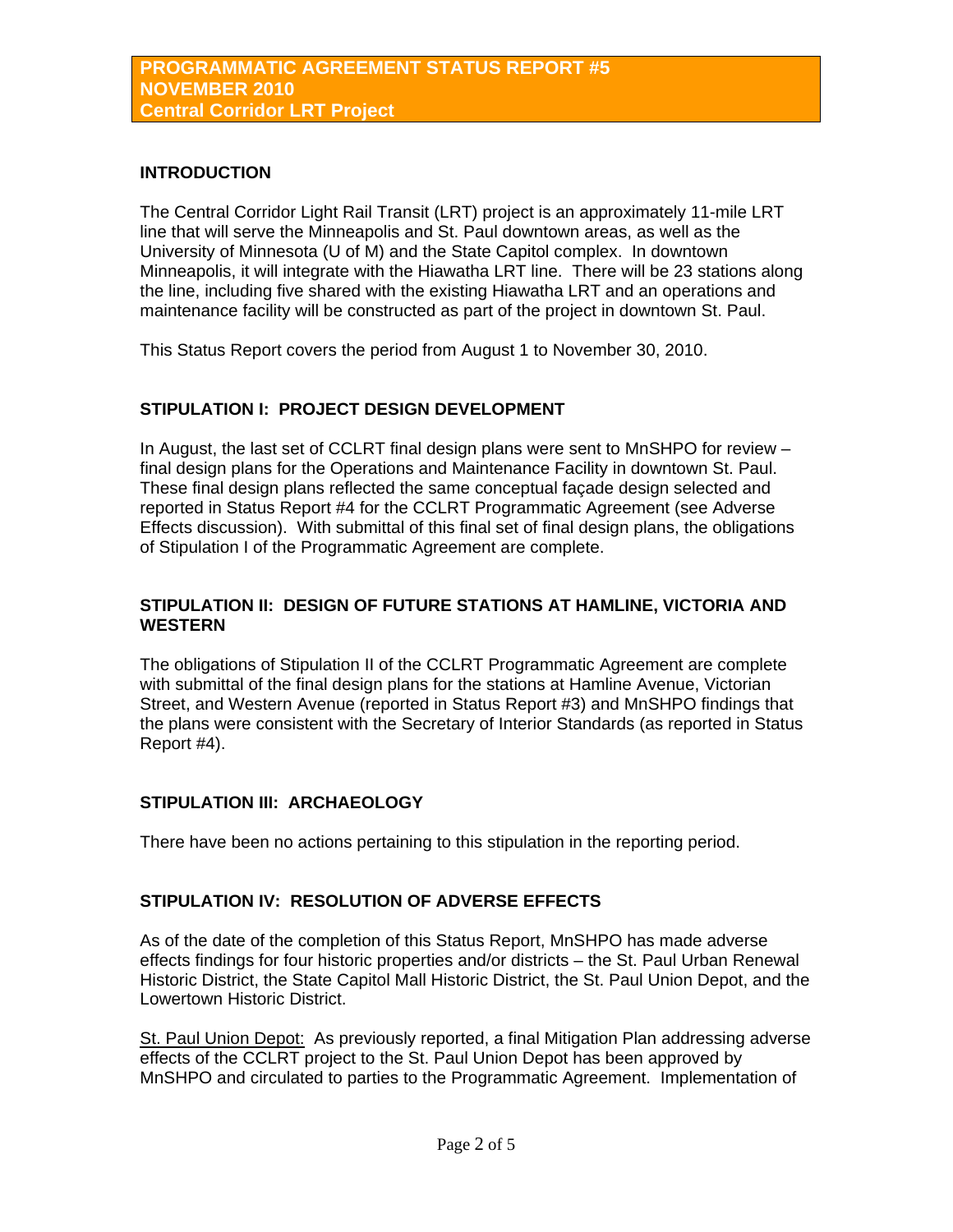## **PROGRAMMATIC AGREEMENT STATUS REPORT #5 NOVEMBER 2010 Central Corridor LRT Project**

the Mitigation Plan will occur as part of Civil East construction activities and is expected to be completed in 2013.

State Capitol Mall Historic District: A final mitigation plan was circulated to MnSHPO and all parties on February 25, 2010. Implementation of the mitigation plans is anticipated during the next reporting period (through March 31, 2011).

St. Paul Urban Renewal Historic District: Mitigation for effects to the St. Paul Urban Renewal Historic District was documented in the Programmatic Agreement and is reported under Stipulation VII.

Lowertown Historic District: A Draft Mitigation Plan addressing adverse effects of the CCLRT Operations and Maintenance Facility to the Lowertown Historic District was circulated to parties to the Programmatic Agreement in October. Circulation of a Final Mitigation Plan is anticipated in the next reporting period.

## **STIPULATION V: NOISE AND VIBRATION ASSESSMENT AND MITIGATION**

As reported in Status Report #4, a final copy of the Vibration Noise Management Remediation Plan (VNMRP) was circulated to all parties to the Programmatic Agreement in May 2010. During this reporting period, consultation with property owners along the Central Corridor regarding the provision of the VNMRP was completed (Stipulation V.C). Consultation took place by the distribution of letters to owners of historic properties advising them of the protections of the plan and follow-up, as requested, by CCLRT Community Outreach staff.

## **STIPULATION VI: PARKING AND TRAFFIC**

Stipulation VI.A: There have been no actions pertaining to this stipulation in the reporting period.

Stipulation VI.B: There have been no actions pertaining to this stipulation in the reporting period.

Stipulation VI.C: CCPO outreach and public involvement staff continued to work during this reporting period with the City of St. Paul in implementing parking grant programs available through the City to small business owners along University Avenue.

## **STIPULATION VII: RECORDATION OF CEDAR STREET AND REDEVELOPMENT DESIGN GUIDLELINES**

360 Cedar Street Recordation*:* The provisions of this stipulation were completed and documented in a letter dated January 8, 2010 from MnSHPO finding that the documentation fulfills Stipulation VII.A of the Programmatic Agreement.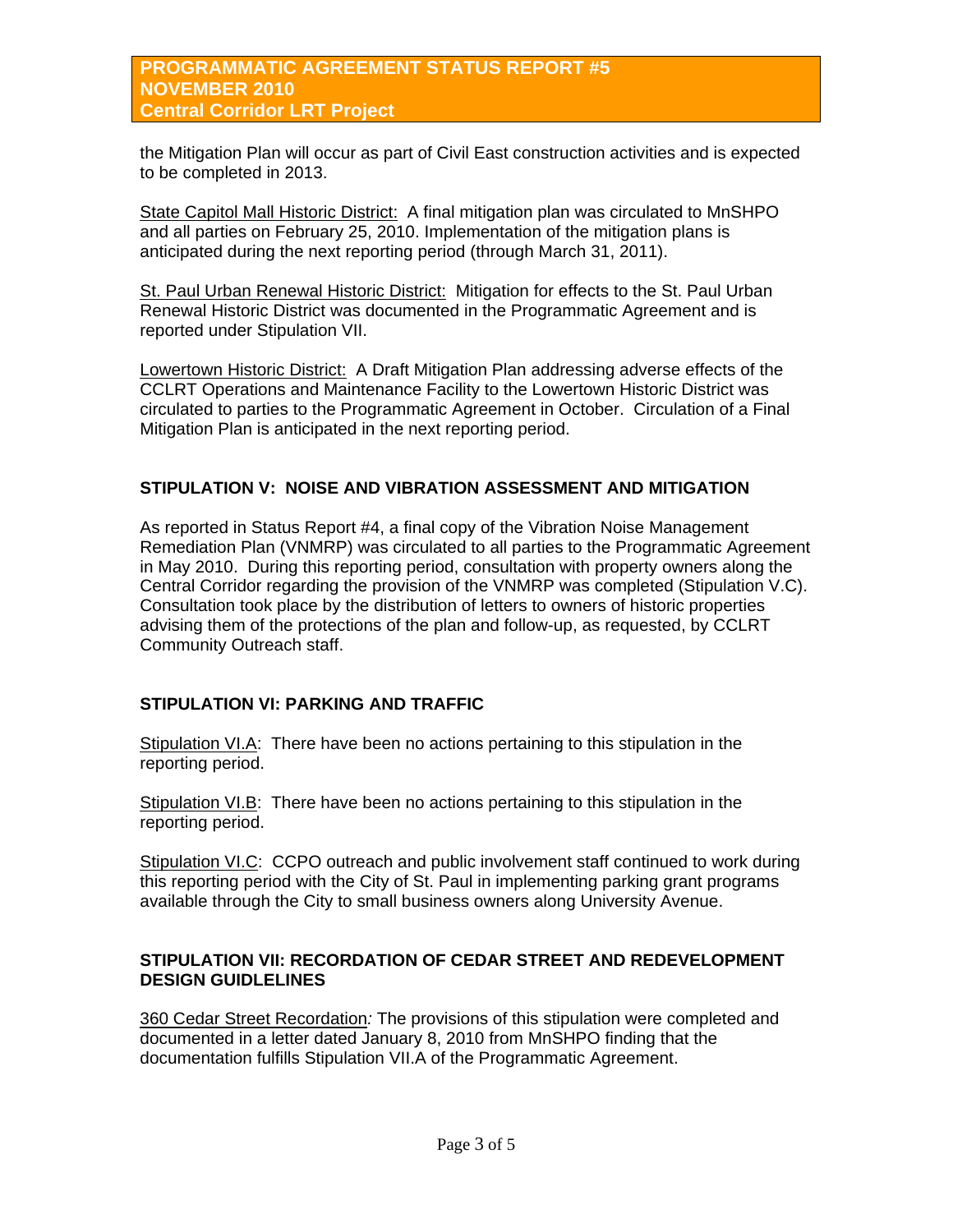Design Guidelines for 4<sup>th</sup>/5<sup>th</sup>/Minnesota/Cedar streets block: There have been no actions pertaining to this stipulation in the reporting period.

#### **STIPULATIONS VIII THROUGH IX**

There have been no actions pertaining to this stipulation in the reporting period.

## **STIPULATION X: PUBLIC INFORMATION AND INVOLVEMENT**

Stipulation X.A: All documents developed as part of implementing the stipulations in the Programmatic Agreement, copies of status reports, and other documentation are being made available at [www.centralcorridor.org](http://www.centralcorridor.org/).

Stipulation X.B: No objections have been noted during this reporting period.

## **STIPULATION XI: PROTECTION MEASURES**

As reported in Status Report #4, a final copy of the Construction Protection Plan (CPP) was distributed to all parties to the Programmatic Agreement in May 2010. During this reporting period, Civil East (construction of LRT tracks, reconstruction of roadways and sidewalks, LRT station construction, etc. in St. Paul) and Civil West (similar activities as Civil East, but in Minneapolis) contracts were initiated and several meetings were held with both contractors to review the measures contained in the CPP (and contained in contract specifications) (Stipulation XI.B). Vibration monitoring and reporting (on a weekly basis) will take place throughout the duration of vibration-intensive construction activities for these construction contracts.

#### **STIPULATION XIV: QUARTERLY REPORT ON AGREEMENT IMPLEMENTATION**

This is the fifth quarterly report prepared on the status of implementation of Central Corridor LRT Programmatic Agreement stipulations.

#### **STIPULATION XV: STANDARDS**

All work carried out pursuant to the Programmatic Agreement has been carried out consistent with the requirements noted in this stipulation.

## **STIPULATION XVI: DISPUTE RESOLUTION**

There have been no disputes requiring resolution in the reporting period.